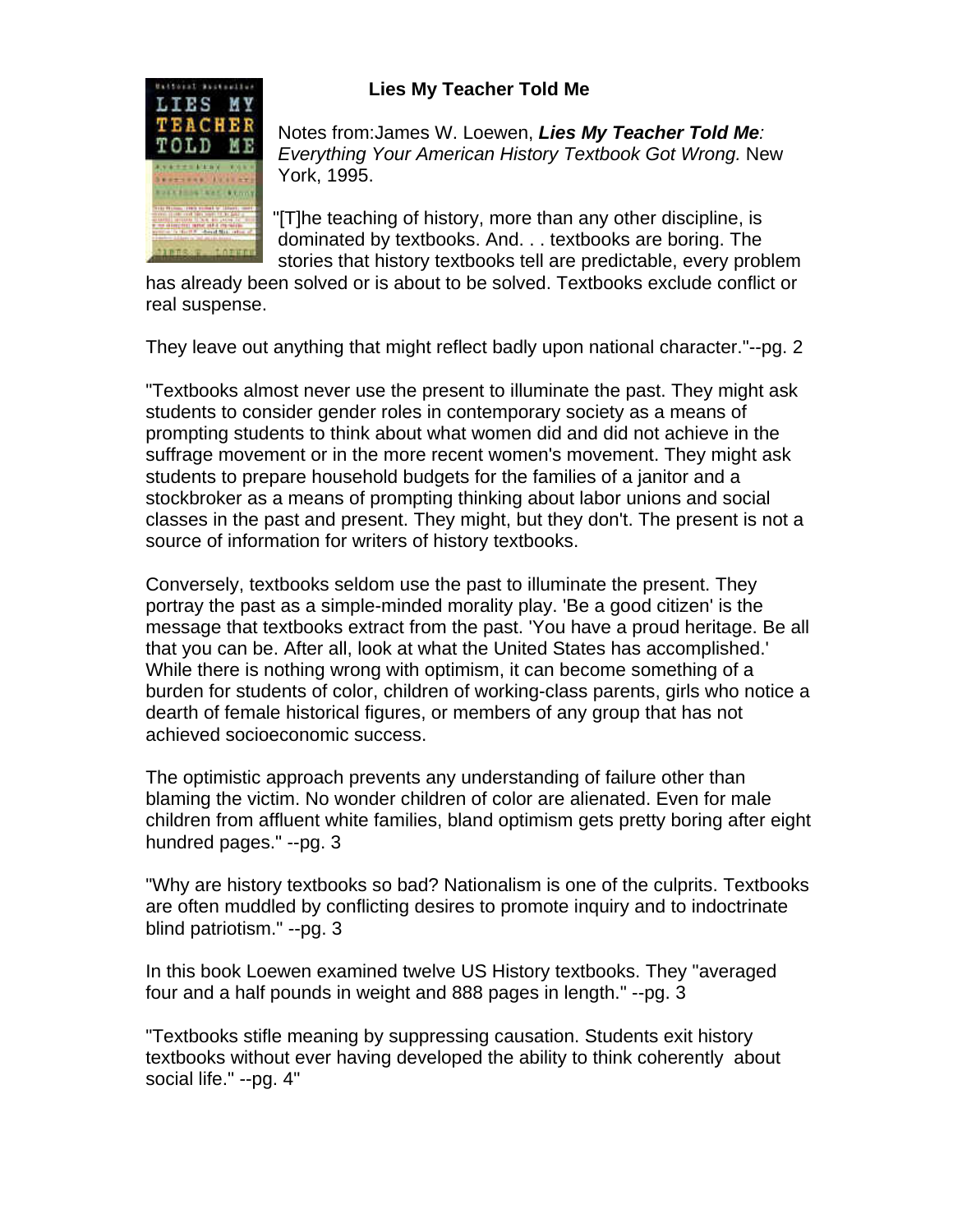Textbooks also keep students in the dark about the nature of history. History is a furious debate informed by evidence and reason. Textbooks encourage students to believe that history is facts to be learned. . . .Because textbooks employ such a godlike tone, it never occurs to most students to question them. . . . As a result of this, most high school seniors are hamstrung in their efforts to analyze controversial issues in our society." --pg. 5

"There are three great taboos in textbook publishing, sex, religion and social class.' . . . The notion that opportunity might be unequal in America, that not everyone has the 'power to rise in the world,' is anathema to textbooks authors, and to many teachers as well." --pg. 24"

[P]ressure from the 'ruling class,' pressure from textbook adoption committees, the wish to avoid ambiguities, a desire to shield children from harm or conflict, the perceived need to control children and avoid classroom disharmony, pressure to provide answers -- may help explain why textbooks omit troublesome facts. A certain etiquette coerces us all into speaking in respectful tones about the past, especially when we're passing on Our Heritage to our young." --pg. 25

"Denying students the humanness [of our heroes] keeps [them] in intellectual immaturity. It perpetuates what might be called a Disney version of history. . . Our children end up without realistic role models to inspire them. Students also develop no understanding of causality in history." --pg. 27

"[T]he authors of American history textbooks 'need a crash course in cultural relativism and ethnic sensitivity.'" --pg. 91

"Most of our textbooks say nothing about Lincoln's internal debate. If they did show it, what teaching devices they would become! Students would see that speakers modify their ideas to appease and appeal to different audiences, so we cannot simply take their statements literally. If textbooks recognized Lincoln's racism, students would learn that racism not only affects Ku Klux Klan extremists but has been "normal" throughout our history. And as they watched Lincoln struggle with himself to apply America's democratic principles across the color line, students would see how ideas can develop and a person can grow." --pg. 172

"The civil rights movement has allowed us to rethink our history. Having watched Northerners, black and white, go south to help blacks win civil rights in the 1960's, today's textbook authors display more sympathy for Northerners who worked with Southern blacks during Reconstruction." --pg.190

"Surely high school students would be interested to learn that in 1950 physicians made two and a half times what unionized industrial workers

 made but now make six times as much. Surely they need to understand that top managers of clothing firms, who used to make fifty times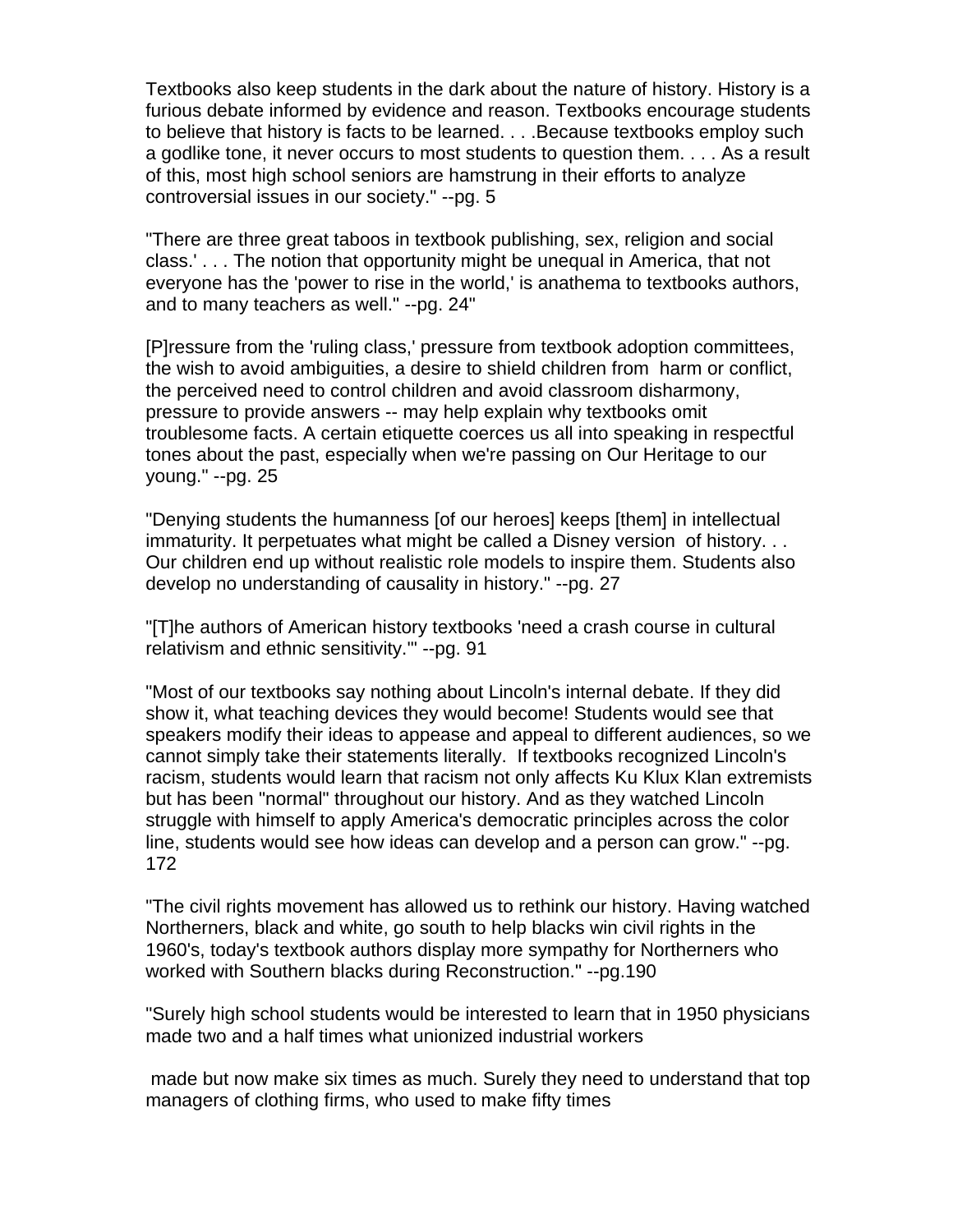what their American employees made, now make 1,500 times what their Malaysian workers earn. Surely it is wrong for our history textbooks and teachers to withhold the historical information that might prompt and inform discussion of these trends." --pg. 205

"Textbooks authors may not even need pressure from publishers, the right wing, the upper class, or cultural archetypes to avoid social stratification. As part of the process of herofication, textbook authors treat America itself as a hero, indeed as the hero of their books, so they remove the warts. Even to report the facts of income and wealth distribution might seem critical of American the hero, for is difficult to come up with a theory of social justice that can explain why 1 percent of the population controls almost 40 percent of the wealth. Could the other 99 percent of us be that lazy or otherwise undeserving? To go on to include some of the mechanism -- unequal schooling and the like -- by which the upper class stays upper would clearly involve criticism of our beloved nation." --pg. 206

"High school American history textbooks. . . see our policies as part of a morality play in which the United States typically acts on behalf of human rights, democracy, and the 'American way.' When Americans have done something wrong, according to this view, it has been because others misunderstood us, or perhaps because we misunderstood the situation. But always our motives were good. This approach might be called the 'international good guy' view." --pg. 211

"Textbook failure to put Watergate into this perspective is part of the authors' apparent program to whitewash the federal government so that school children will respect it. Since the structural problem in the government has not gone away, it is likely that students will again, in their adult lives, face an out-of-control federal executive pursuing criminal foreign and domestic policies. To the extent that their understanding of the government comes from their American history courses, students will be shocked by these events and unprepared to think about them." --pg. 223

"By downplaying covert and illegal acts by the government, textbooks narcotize students from thinking about such issues. . . . Thus our American history textbooks minimize the potential power of the people. . . " --pg.231

"[When covering Viet Nam] . . . no textbook includes any photograph of any destruction. . . [or] treats the My Lai massacre as anything but an isolated incident. In addition to leaving the students ignorant of the history of the war, the silence. . . on this matter also makes the antiwar movement incomprehensible." - -pg. 240

"Florida's Disney World presents an exhibit called "American Adventure." a twenty-nine-minute history of the United States. The exhibit completely leaves out the Vietnam War, the ghetto riots of the 1960's and 1990's, and anything else troubling about the recent past. The compressed and bland accounts of the recent past in American history textbooks show a similar failure of nerve on the part of authors, publishers, and many teachers. High school students deserve better than Disney World history, especially since their textbooks are by no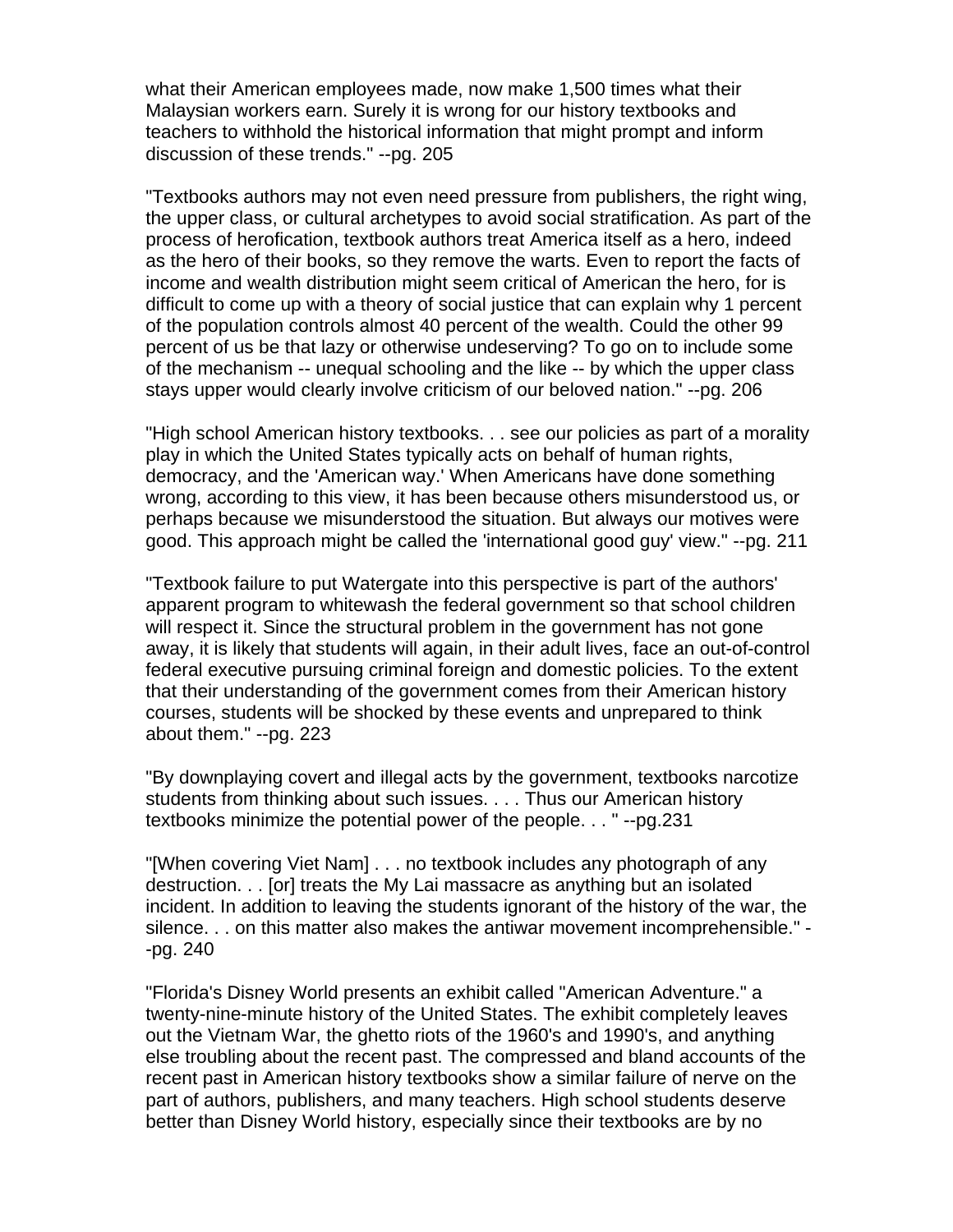means as much fun as the amusement park."--pg. 247

"Perhaps textbook authors do not question the notion that bigger is better because the idea of progress conforms with the way Americans like to think about education: ameliorative, leading step by step to opportunity for individuals and progress for the whole society." --pg. 251

"[T]he United States has wound up with the largest gap of any country in the world between what historians know and what the rest of us are taught." (from: Marc Ferro, historian) --pg. 267"

[T]extbooks supply irrelevant and even erroneous details, while omitting pivotal questions and facts in their treatments of issues ranging from Columbus's second voyage to the possibility of impending ecocide. . . .[H]istory textbooks offer students no practice in applying their understanding of the past to present concerns, hence no basis for thinking rationally about anything in the future. Reality gets lost as authors stray further and further from the primary sources and even the secondary literature. Textbooks rarely present the various sides of historical controversies and almost never reveal to students the evidence on which each side bases its position." --pg. 265

"Something about the enterprise of writing a high school American history textbook converts historians into patriots." --pg. 279"

Many teachers don't know much history: a national survey of 257 teachers in 1990 revealed that 13 percent had never taken a college history course, and only 40 percent held a B.A. or M.A. in history or had a major with 'some history' in it. . . . Of course, teachers cannot teach that which they do not know." --pg. 280"

Many teachers are frightened of controversy because they have not experienced it themselves in an academic setting and do not know who to handle it. . . . Inertia is also built into the system: many teachers teach as they were taught. Even many college professors who well know that history is full of controversy and dispute become old-fashioned transmitters of knowledge in their own classrooms." --pg. 280

"Since textbooks employ a rhetoric of certainty, it is hard for teachers to introduce either controversy or uncertainty into the classroom without deviating from the usual standards of discourse. . . . It is hard for teachers to teach openendedly. They are afraid not to be in control of the answer, afraid of losing their authority over the class. . . . Who knows where inquiry might lead or how to manage it? . . . . Instead of discussion and research, teachers emphasize 'simplistic teacher-controlled information.'" --pg. 281

"[P]rofessional historical organizations for at least a century have repeatedly exhorted teachers not to teach history as fact memorization. 'Stir up the minds of the pupils,' cried the American Historical Association in 1893; 'avoid stressing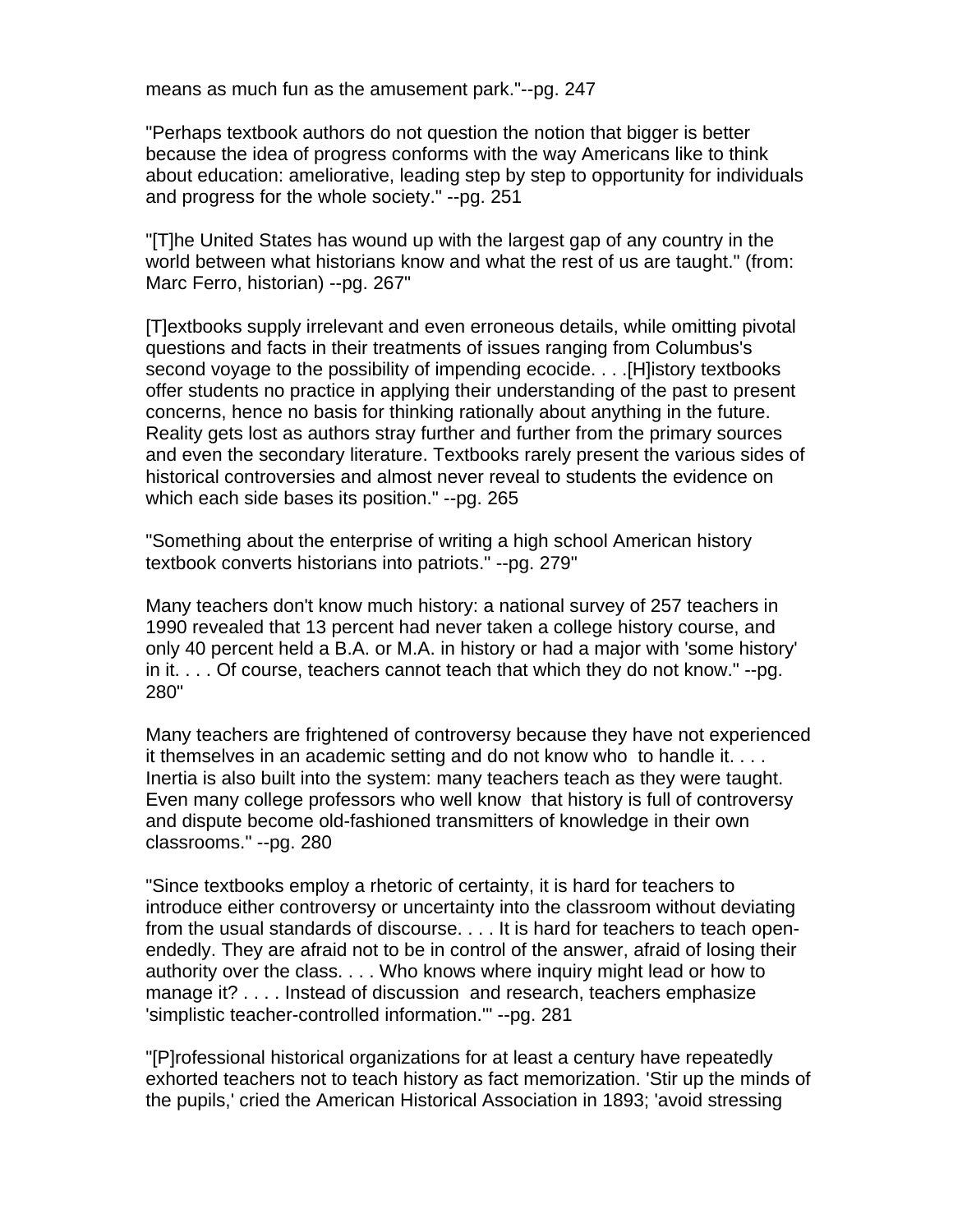dates, names, and specific events, 'historians urged in 1934. . . . Nevertheless, teachers continue to present factoids for students to memorize." --pg. 281

"Relying on textbooks makes it easier for both parties, teachers and students, to put forth minimal effort. Textbooks' innumerable lists -- of main ideas, key terms, people to remember, dates, skills activities, matching, fill in the blanks, and review identifications -- which appear to be the bane of students' existence, actually have positive functions. . .. Fragmenting history into unconnected 'facts' also guarantees, however, that students will not be able to relate many of these terms to their own lives and will retain almost none of them after the six-weeks' grading period." --pg. 283

"Research suggests that the inquiry approach leads to higher student interest in contemporary politics. However, inquiry textbooks require more active teaching. Classes can't just plow through them. . . . Perhaps it is because inquiry textbooks do not rely on rote learning that teachers and administrators soon abandoned them. The inquiry approach was too much work." --pg. 284

"Teaching against a textbook can also be scary. Textbooks offer security. Teachers can hide behind them when principals, parents, or students challenge them to defend their work. Teaching against the text might be construed as critical of the school system. . . [that] selected it. Teachers could get in trouble for doing that." --pg. 284

"Some people feel that we should sanitize history to protect students from unpleasantries, at least until they are eighteen or so. Children have to grow up soon enough as it is, these people say; let them enjoy childhood. Why confront our young people with issues even adults can not resolve?"--pg. 286

"Some adults simply do not trust children to think. For several decades sociologists have documented Americans' distrust of the next generation. Parents may feel undermined when children get tools of information and inquiry not available to adults and use them in ways that seem to threaten adult-held values. Many parents want children to concentrate on the 3 R's, not on multicultural history. . . Perhaps adults' biggest reason for lying is that they fear history -- fear that it isn't so wonderful, and that if children were to learn what has really gone on, they would lose all respect for our society. . . . Ironically, only people who themselves have been raised on shallow feel-good history could harbor such doubts." --pg. 289

"There is a certain contradiction in the logic of those who write patriotic textbooks. On the one hand, they describe a country without repression, without real conflict. On the other hand, they obviously believe that we need to lie to students to instill in them love of country. But if the country is so wonderful, why must we lie? . . . Ironically, our lying only diminishes us. . . . Surely in a democracy a historian's duty is to tell the truth. Surely in a democracy students need to develop informed reasons to criticize as well as take pride in their country. Maybe somewhere along the line we gave up on democracy?" --pg. 290